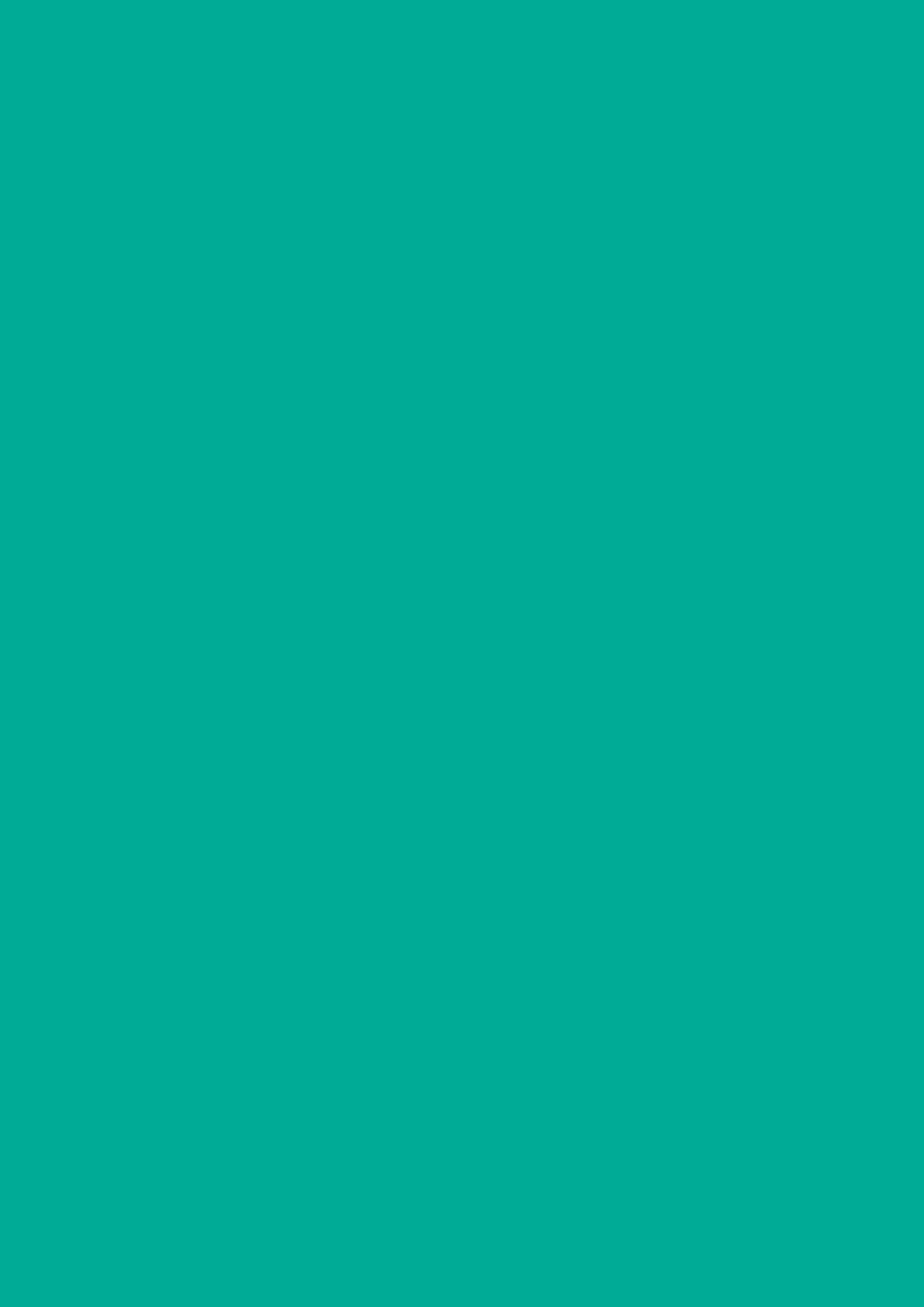### Contents

- 1. Overview
- 2. DLC initiatives
- 3. Local Alcohol Policy
- 4. Current legislation
- 5. Other matters
- 6. Statistical information
	- a. Annual return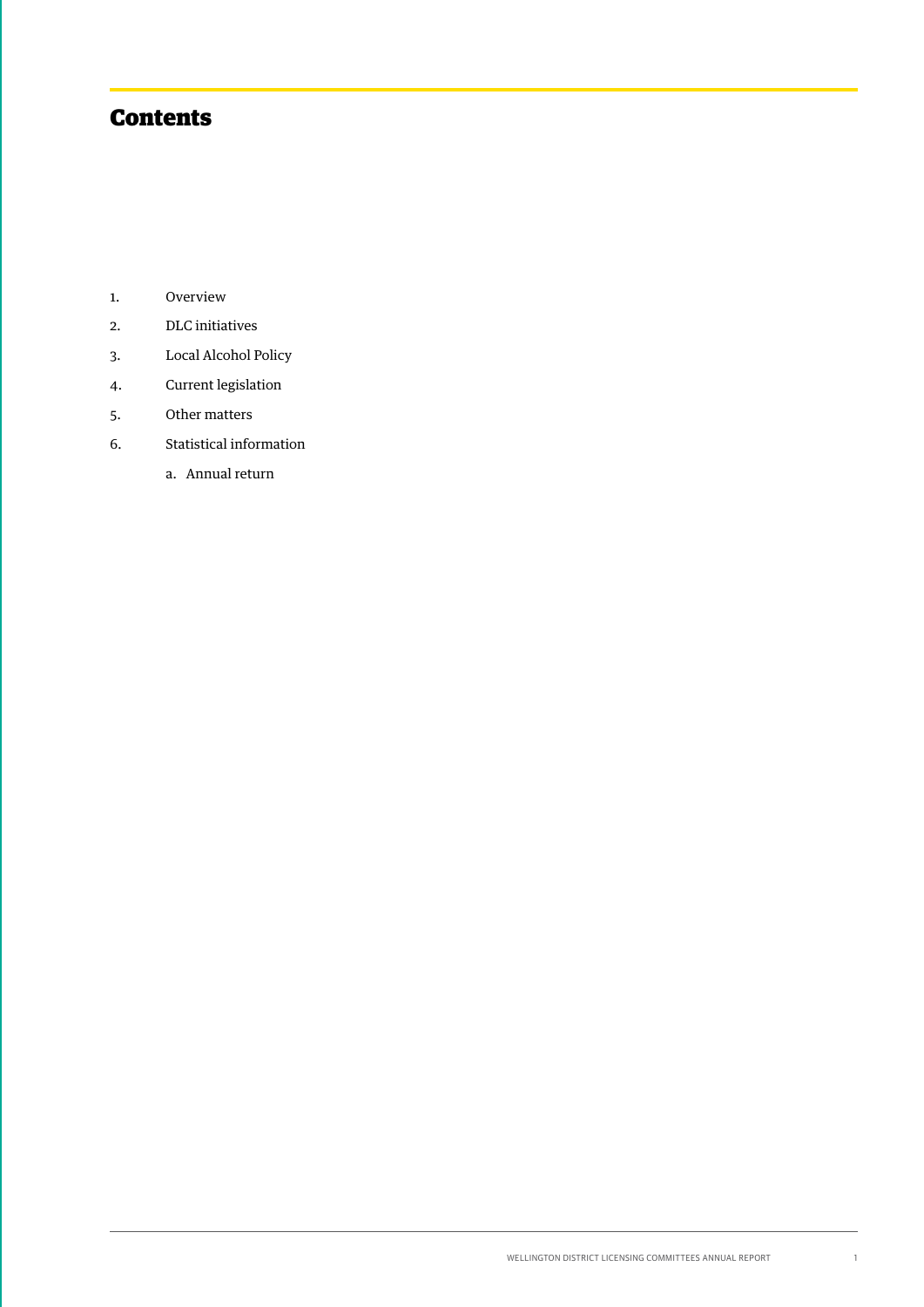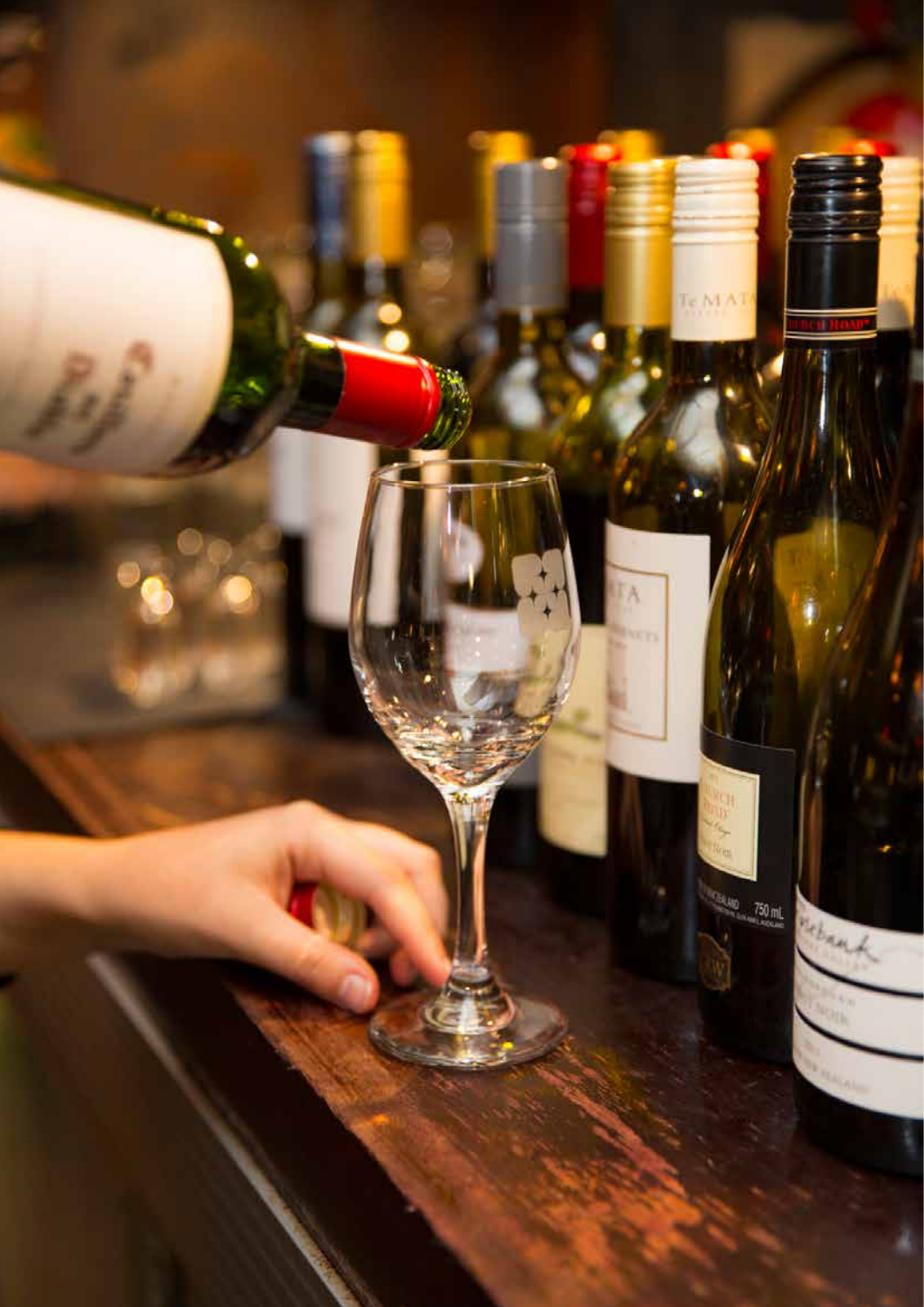### Annual Report to Alcohol Regulatory Licensing Authority

The following report is a summary of activities for the Wellington District Licensing Committees, pursuant to section 199(1) of the Sale and Supply of Alcohol Act 2012, for the financial year 1 July 2014 to 30 June 2015.

This report has been prepared by the Wellington District Licensing Committees and approved by the Wellington City Council for the Alcohol Regulatory Licensing Authority.

Thompsmeth

CR ANDY FOSTER AND CR IONA PANNETT Deputy Chairs, Wellington District Licensing Committees

term Lavery

KEVIN LAVERY Secretary, Wellington District Licensing Committees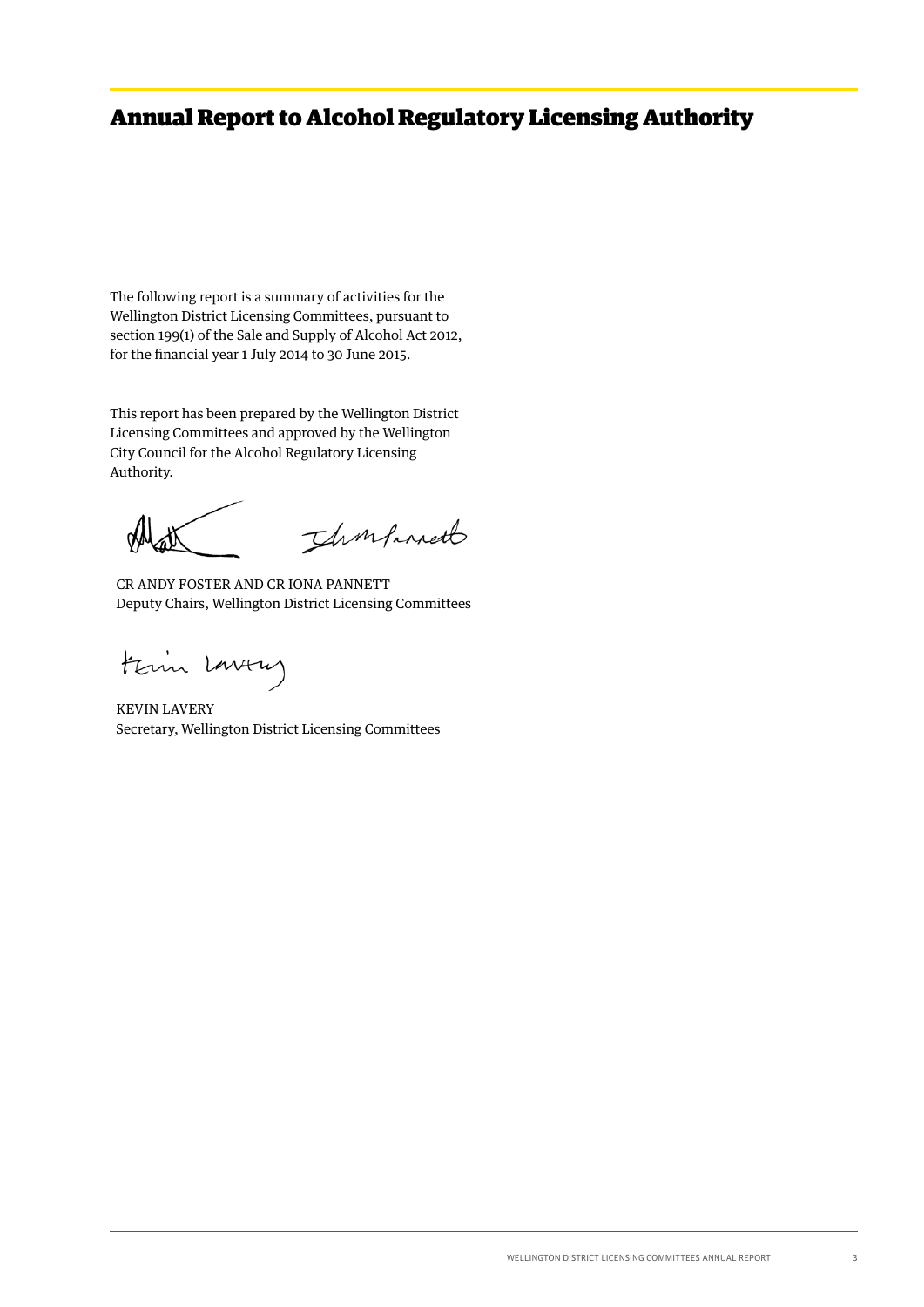# Overview<br>
and Overview<br>
and Overview<br>
and Overview<br>
and Overview<br>
and Overview<br>
and Overview<br>
and Overview<br>
and Overview<br>
and Overview<br>
and Overview<br>
and Overview<br>
and Overview<br>
and Overview<br>
and Overview<br>
and Overview<br>
an

#### **1.1 DISTRICT LICENSING COMMITTEE STRUCTURE**

District Licensing Committees of Wellington City Council

#### **Chairs**

Commissioner Hon Sir Douglas Kidd Commissioner Rex Woodhouse Commissioner Murray Clearwater

#### **Deputy Chairs**

Cr Andy Foster Cr Iona Pannett

#### **Members**

Zoe Doole Mary Hubble Sandra Kirby Kiri Rikihana Kate Thomson Luke Tuffs Hon Sir Douglas Kidd

#### **Secretariat and support staff**

| Kevin Lavery            | <b>Chief Executive Officer</b><br>(Secretary of District Licensing<br>Committee)                                  |
|-------------------------|-------------------------------------------------------------------------------------------------------------------|
| <b>Jane Hill</b>        | Manager, Community Networks<br>(Secretary of District Licensing<br>Committee)                                     |
| Julie Sleep             | Team Leader Approvals & Process<br>Innovation<br>(Secretary of District Licensing<br>Committee)                   |
| Clare Needham           | Principal Advisor to the District<br><b>Licensing Committee</b><br>(Secretary of District Licensing<br>Committee) |
| Karen Binnie            | Approvals and Operations Officer                                                                                  |
| Aviashni Kumar          | Approvals and Operations Officer                                                                                  |
| Ana Meehan              | Approvals and Operations Officer                                                                                  |
| Jared Plummer           | Approvals and Operations Officer                                                                                  |
| Andrew Reid             | Approvals and Operations Officer                                                                                  |
| Andrew Buchanan         | Governance Advisor<br>(Committee Advisor to the DLC)                                                              |
| <b>Antoinette Bliss</b> | Governance Advisor<br>(Committee Advisor to the DLC)                                                              |

The Wellington District Licensing Committees (DLCs) were appointed by Wellington City Council from 18 December 2013 in accordance with the Sale and Supply of Alcohol Act 2012 (the Act) and with Council's *Terms of Reference and Delegations for the 2013/16 Triennium*, adopted on 14 November 2013. The DLCs are charged under the Act with dealing with alcohol licensing matters for Wellington City.

Three Wellington DLCs were appointed, chaired by Commissioners Hon Sir Douglas Kidd (District Licensing Commissioner A), Rex Woodhouse (District Licensing Commissioner B) and Murray Clearwater (District Licensing Commissioner C).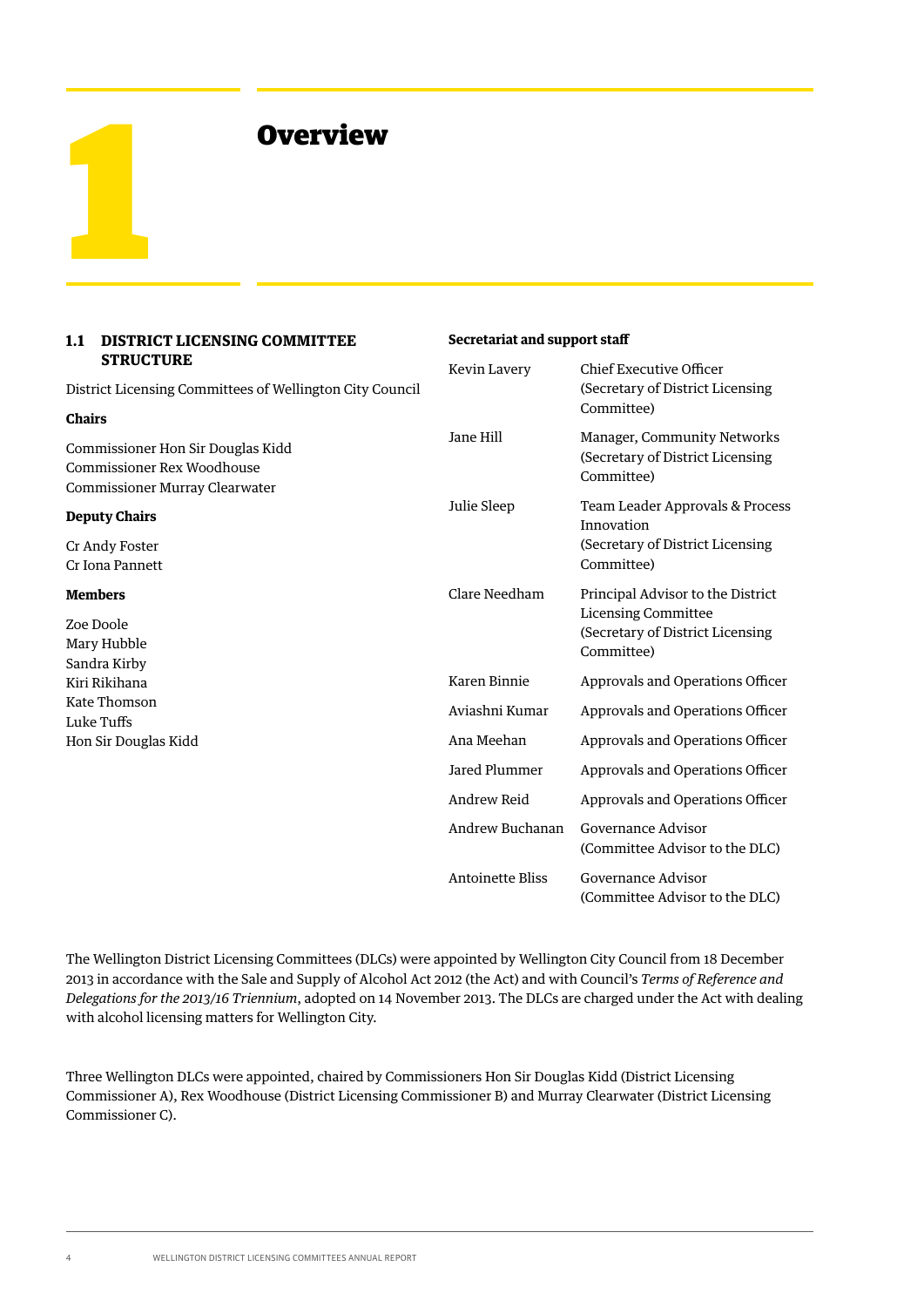#### **1.2 STAFF TRAINING RELATING TO THE SALE AND SUPPLY OF ALCOHOL ACT 2012**

DLC Members, Chairs and Principal Advisor attended the Wellington regional forum "One Year On" The Sale and Supply of Alcohol Act 2012" convened by the Health Promotion Agency. Commissioner Murray Clearwater gave a presentation at the Wellington and Rotorua fora on the role of the DLC.

DLC Secretariat and support staff, and DLC Members and Chairs, receive ongoing internal guidance and training on process and case law developments. This includes monthly newsletters referring to significant case law developments.

DLC Members, Chairs and support staff meet annually to discuss relevant matters including the process at DLC hearings, decision-making, legal developments, trends and issues in the sector.

#### **1.3 DLC MEETINGS AND HEARINGS**

During this reporting period, the Wellington DLCs have convened the following meetings and hearings:

- 43 meetings to consider and determine 93 Temporary Authority applications; and
- 23 public hearings to consider and determine:
	- 2 on-site special licence applications
	- 4 new on-licence applications
	- 6 on-licence renewal applications
	- 4 new off-licence applications
	- 4 off-licence renewal applications
	- 8 manager's certificates.

In the period from 1 July 2014 to 30 June 2015, the Wellington DLCs received a total of 1892 applications – 82 less than was received by the Wellington District Licensing Agency and Wellington DLCs in the previous financial year<sup>1</sup>.

#### **1.4 TRENDS/ISSUES FACED BY THE DLC**

The Wellington DLC has noted a trend among the reporting agencies, in particular the Police and Medical Officer of Health, as regards new off-licence applications for bottle stores. These agencies seek to have applicants restrict trading hours by agreement, often to 9pm, although there appears to be some inconsistency in this practice.

There is also a trend towards off-licence bottle store premises styling themselves as "upmarket" or "craft" and agreeing to restrict their product ranges to products that tend to sell in smaller quantities at higher price points.

The Wellington DLC has noted a practice among some supermarket applicants to seek an extension of time under s115 not only to put their single alcohol areas in place, but also to prepare plans as required by sections 112- 114. By way of preliminary directions, the Wellington DLC has been making it clear that time extensions for the latter purpose are not contemplated under the Act.

To our knowledge, applicant supermarkets have to date been compliant with DLC requirements to move alcohol areas away from the entrance to and exit from premises.

The DLC understands there is some uncertainty in the community as to whether it was intended by Parliament to exclude the sale and supply of alcohol in certain family entertainment style venues, such as cinemas, on the sacrosanct days found in the Act.

1 During the period from 1 July 2013 to 17 December 2013 inclusive, licensing matters were dealt with by the former Wellington District Licensing Agency, which ceased operations from 18 December 2013 when the Wellington DLCs commenced operations.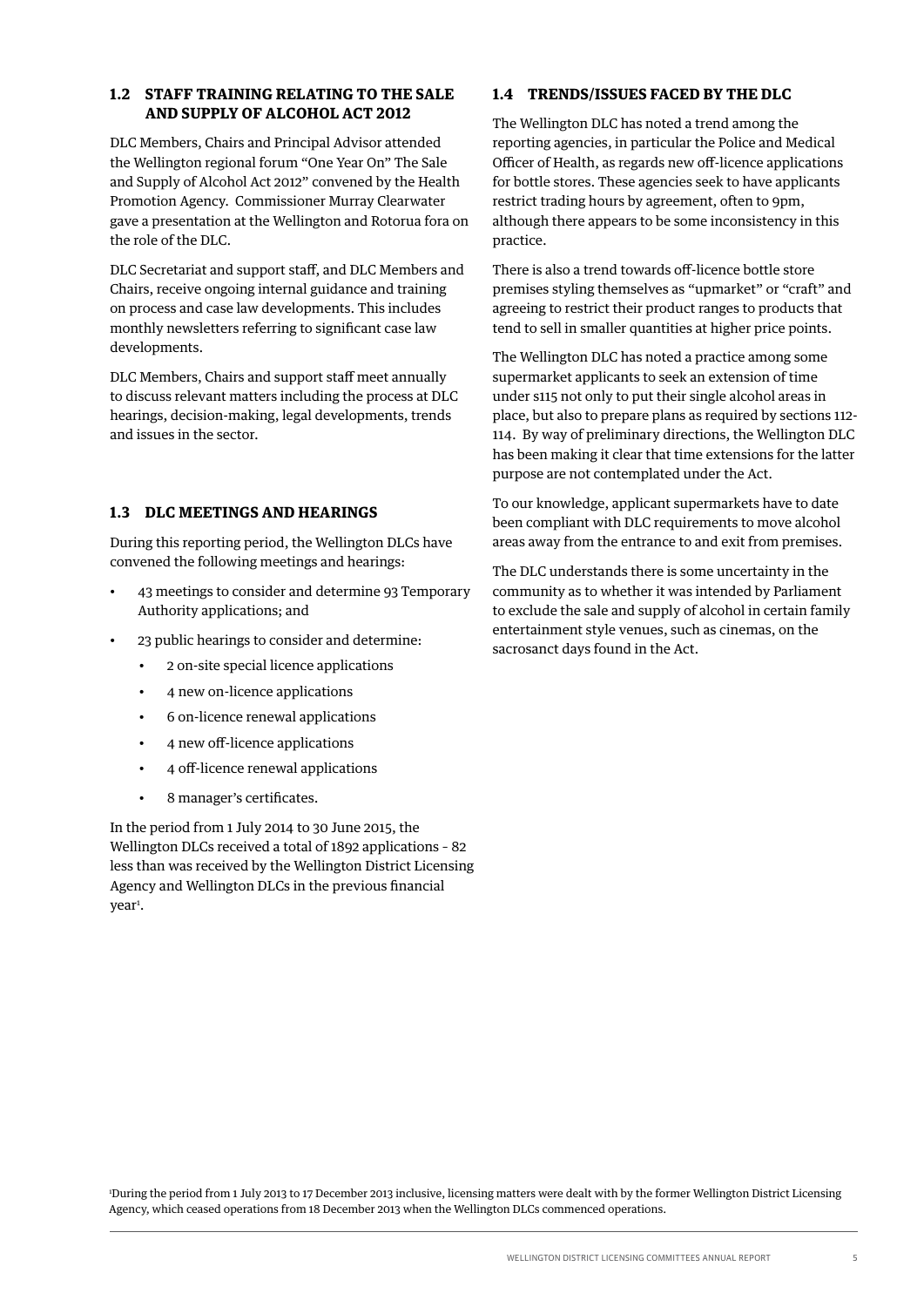# New DLC initiatives

Wellington DLC Member Luke Tuffs has been working with the Health Promotion Agency on a pilot Local Area Network for DLCs in the Central North Island area. Mr Tuffs developed and trialled an online forum tool for DLC Members, Chairs and support staff in the region. A full report on the pilot schemes prepared for the Health Promotion Agency can be found here:

http://www.alcohol.org.nz/alcohol-management-laws/ nz-alcohol-laws/sale-and-supply-of-alcohol-act-2012/ssaaregional-forums

The DLC's Principal Advisor contributed to the preparation of the Health Promotion Agency's "Guide to Hearings" for Applicants and Objectors, and also to the Local Government New Zealand Guide to Preparing a Local Alcohol Policy, which can be found here:

http://www.lgnz.co.nz/assets/KnowHow-pdf-documents/ LAP-KnowHow-Guidance-v11-FINAL-at-3.6.15.pdf

The Council's DLC support staff are currently reviewing the application forms and supporting documentation for alcohol licence applicants. Their goal is to simplify and streamline these for customers and provide better guidance around the requirements of the Act.

A project is underway to launch an online public notice service whereby licence applicants will be able meet their public notice obligations under the Act and Regulations on the Council's website. This project is due for delivery later in 2015.

The Wellington DLC has developed a set of template licence conditions for various licence types based on the requirements of the Act. These are designed to remind licensees of their obligations under the Act. They will be made available for applicants, reporting agencies and others who may wish to refer to them.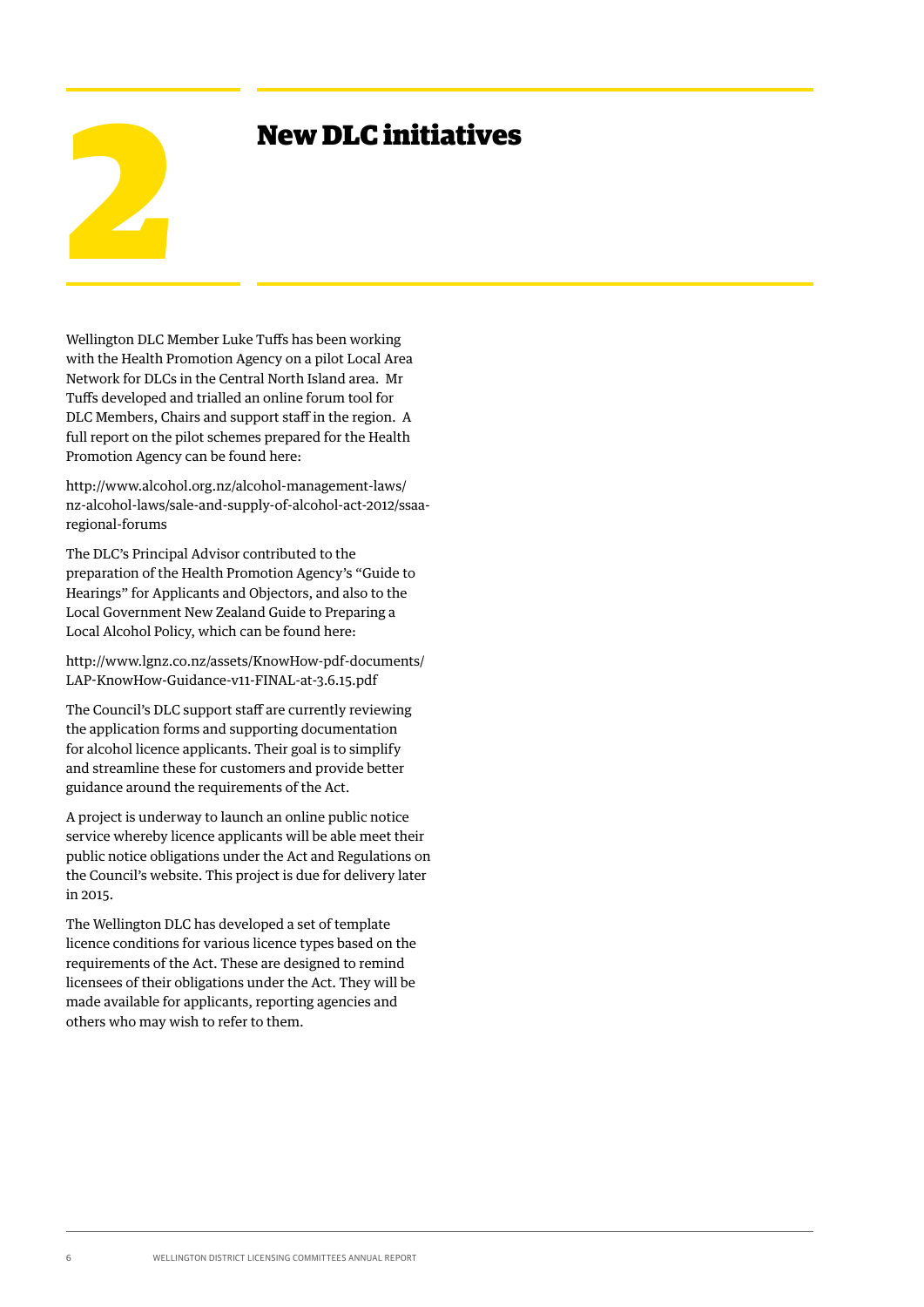### 3 Wellington's provisional Local Alcohol Policy

#### **In accordance with Part 2, subpart 2 of the Sale and Supply of Alcohol Act 2012, Wellington City Council has developed a provisional Local Alcohol Policy (the PLAP).**

The PLAP was notified on 21 January 2014. Appeals were lodged by eight parties which were heard by the Authority over eight days between 20 October and 5 November 2014.

The Authority released its decision on 20 January 2015 which asked the Council to reconsider elements of its PLAP. The Council resolved on 18 March 2015 to receive a *"report to the February 2016 meeting of the Community, Sport, and Recreation Committee on the opportunities to resubmit an amended Provisional Local Alcohol Policy taking into account updated local data and the parameters for local alcohol polices arising from the decision on appeals".*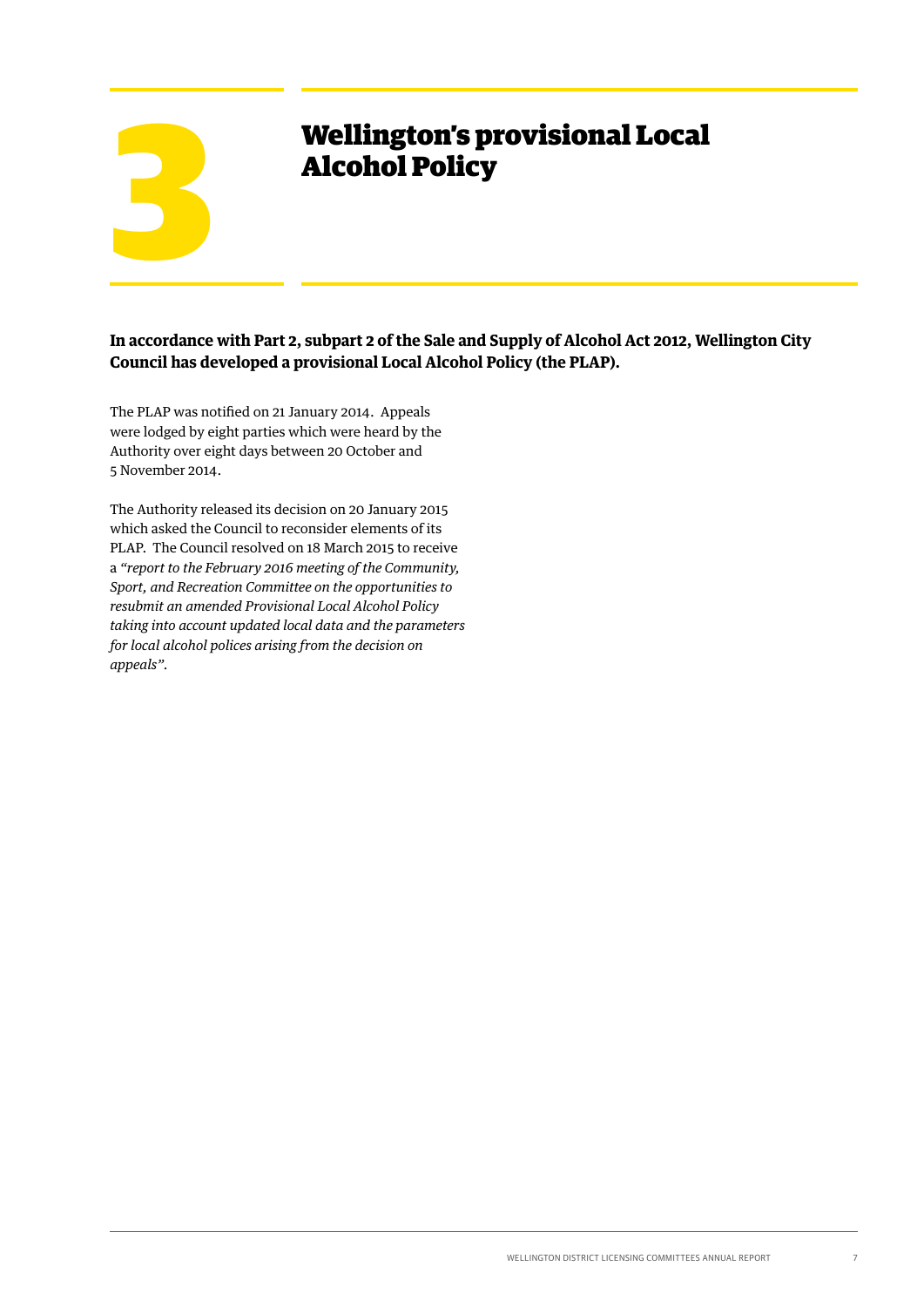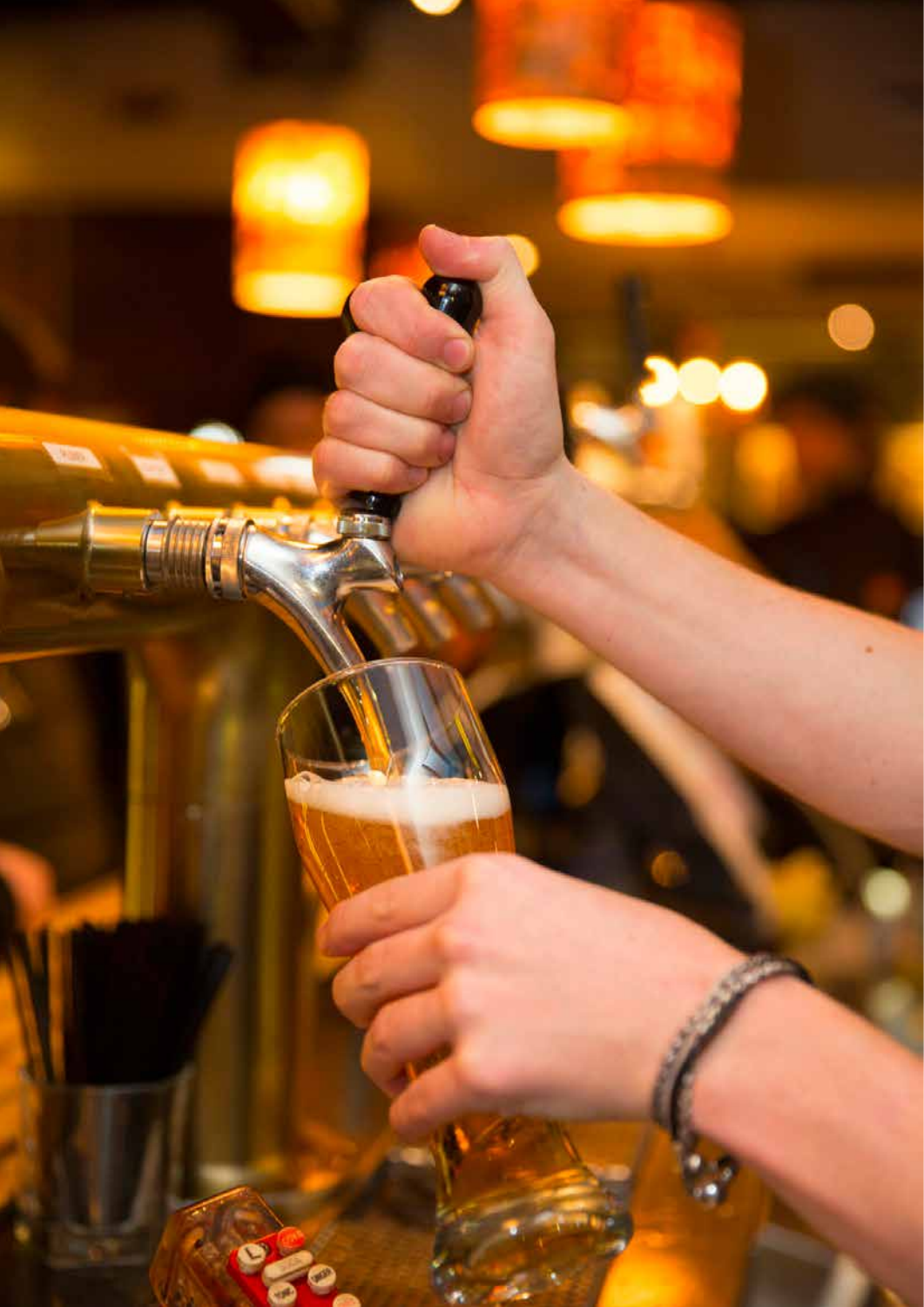# **Current legislation**<br> **Expansion**<br>
<u>Expansion</u>

**The Sale and Supply of Alcohol Act 2012 has now been in full force for more than 18 months. The following is a list of issues with the Act that the Wellington DLC considers warrant clarification, guidance and/or legislative amendment.**

#### **4.1. TEMPORARY AUTHORITIES**

Temporary authority orders allow an applicant who has leased or purchased licensed premises to continue trading at the premises on the base licence held by the current licence holder. While most temporary authorities are granted for only one 3 month period, we have seen some premises trading for up to 9 months on temporary authority orders. Furthermore, once an applicant is trading on a temporary authority, there is some degree of expectation that they will be able to continue doing so.

The holders of temporary authorities must comply with the conditions of the base licence and with the Act. Nevertheless, we consider that there is potential for risk to arise to the community given the very limited range of factors a DLC may consider when assessing an application under s136. As currently drafted, the only express statutory consideration the Committee is required to make when assessing temporary authority applications is whether an applicant appears to have a "right, title, estate, or interest in any premises, or any business conducted in any premises for which an on-licence or off-licence is in force... . " Section 136 does not authorise the DLC to consider the criteria in s105, for example the "suitability" of the applicant. Further, there is no requirement for reporting agencies to consider and report on a temporary authority application, although in practice inspectors do so and the Police are also asked their position.

The Wellington DLC would like to see section 136 expanded to provide Committees with the statutory power to consider a broader range of factors for temporary authority applications. It would also be of assistance if

there were reporting requirements and an express power for the DLC to consider any matters raised in reports.

Temporary authority order applications must be considered by a DLC Committee of three due to the provisions of s191. It is suggested that this is unnecessary for most such applications and we recommend that temporary authorities be added to the list in s191(3). Where a DLC Chair considers that a temporary authority application warrants a public hearing, this could be directed under s202(1) and a three person quorum convened.

#### **4.2. CATERERS' LICENCES**

We have written to the Authority seeking guidance on the correct process for converting caterers' off-licences issued under the Sale of Liquor Act 1989 to endorsed caterers' on-licences under the Sale and Supply of Alcohol Act 2012. It may be that this issue could be resolved by way of legislative amendment.

#### **4.3. SPECIAL LICENCES FOR SUPPLY ONLY EVENTS**

There continues to be difficulty in the lack of clarity around the issue of whether or not special licences are required for supply only events where alcohol is not included in ticket prices or "in the nature of a sale" situations. Legislative clarity on this point would be of great assistance.

#### **4.4. NOTICE PERIOD FOR SPECIAL LICENCE HEARINGS**

It would be of assistance if provision were made to enable the Secretary of the DLC to truncate the 10 working day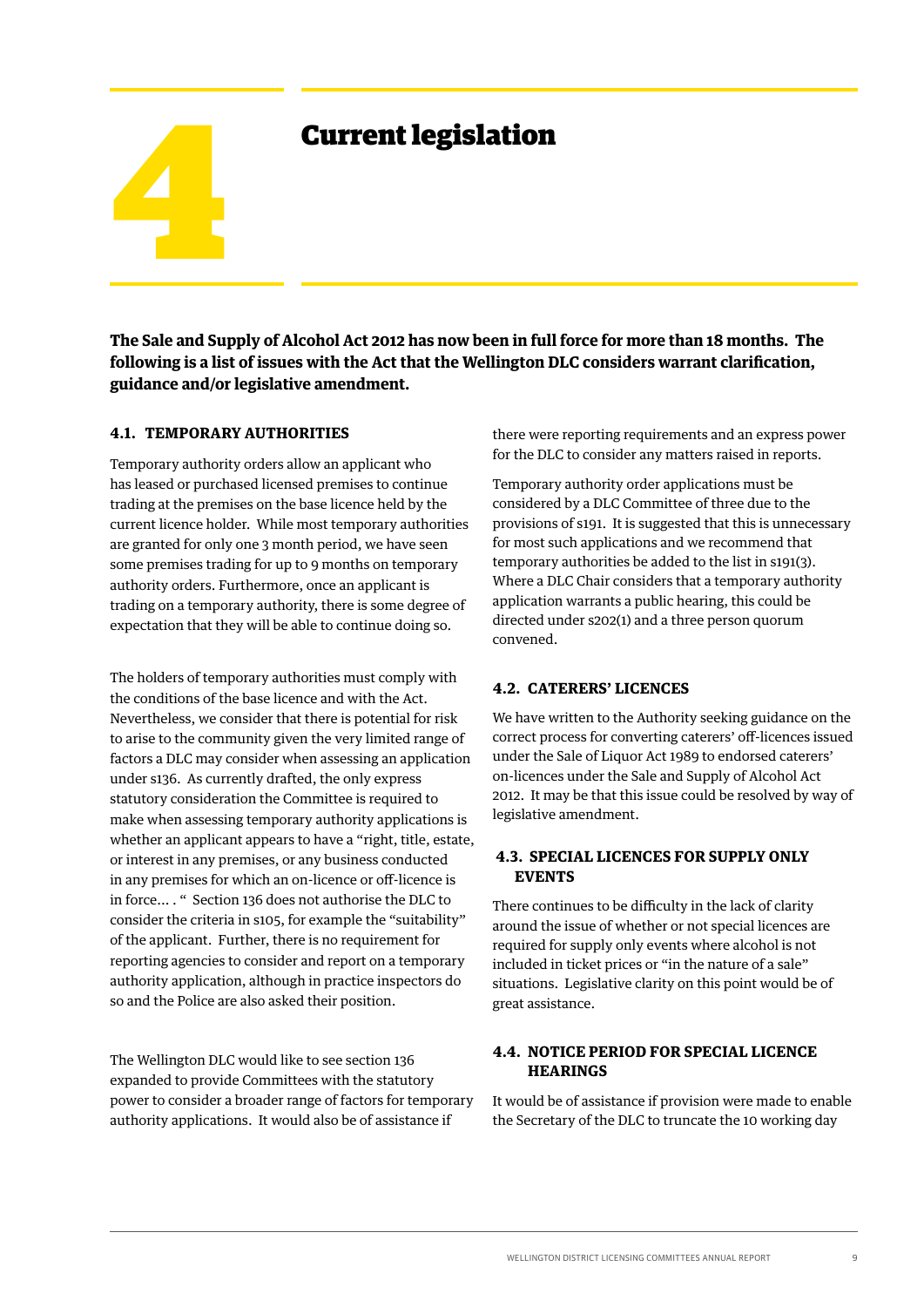notice period for special licence hearings where such applications need to be dealt with urgently. In some instances there has been insufficient time for a special licence hearing after opposition has been raised.

#### **4.5. OBJECTIONS AND OPPOSITIONS TO NEW AND RENEWAL APPLICATIONS SHOULD TRIGGER A PUBLIC HEARING**

It is suggested that both reporting agency opposition and public objection for all premises applications (but not for specials, unless public notification is required) should trigger a public hearing. Natural justice requires this, in the view of the Wellington DLC, in any case. The current provisions are inconsistent and draw a distinction between new and renewal applications<sup>2</sup> that does not appear justified on any policy grounds.

#### **4.6. SPLIT DESIGNATIONS**

The current designation requirements for hotel style on licensed premises are not in line with modern reality. The vast majority of hotels, at least in urban centres such as Wellington, no longer include a separate "public bar" area in which patrons gather for the specific purpose of drinking. More common in such premises now are "lobby bar" areas, which are often not distinct from the reception/thoroughfare to the hotel rooms. These areas often are not used for the sale and supply of alcohol all day long. Designating such areas to exclude children can pose real practical problems for licensees.

Similarly, the requirement to designate a "tavern" causes difficulty for premises that trade more in the nature of a cafe during the day and a bar at night. Time split designations have been adopted for this purpose on the basis that the operation morphs from a restaurant to a tavern at a particular time of night, which section 118 appears to permit. It would be helpful to have clearer legislative support for such an approach.

#### **4.7. REGULATIONS/FORMS**

It is suggested that a review of the Forms in the Regulations could be of real benefit. The secretariat to the Wellington DLC finds that applicants who are able to submit an application that is complete and correct following the Regulatory forms on their first try is the exception rather than the rule. There is a significant workload for the administrative staff of the DLC in shepherding applicants through the process of completing the forms. In response to this, the Wellington secretariat is undertaking a complete review of its forms and intends amending these substantially to improve their readability

and to address such issues as information requested that is no longer legally relevant (eg the forms preserve a distinction between public and private companies that no longer exists under the Companies Act 1993 and request details of "nominal" and "paid up" capital, terminology which is no longer in use.) In addition, there are errors in the forms, including:

- forms 9 and 10 should include "Easter Sunday" in condition (a)
- form 11 should refer to from Part 6 to Subpart 7 of Part<sub>2</sub>
- form 12 and 13 should refer to Subpart 6 to Subpart 7
- form 14 should refer to Section 120 not to Sections 280 and 283.

#### **4.8. MATTERS THAT COULD BE DEALT WITH BY A DLC CHAIR ALONE**

It is suggested that section 231(4) of the Act, ie notice of non-approval of appointment of temporary or acting manager, be added to the list in section 191(3) of matters than can be determined by a District Licensing Commissioner alone. Such applications need to be addressed quickly and DLC Chairs are, in our view, up to the task of addressing them.

<sup>2</sup> New licence applications that are the subject of reporting agency opposition are not automatically required to be considered at a public hearing, whereas renewal applications with such opposition are.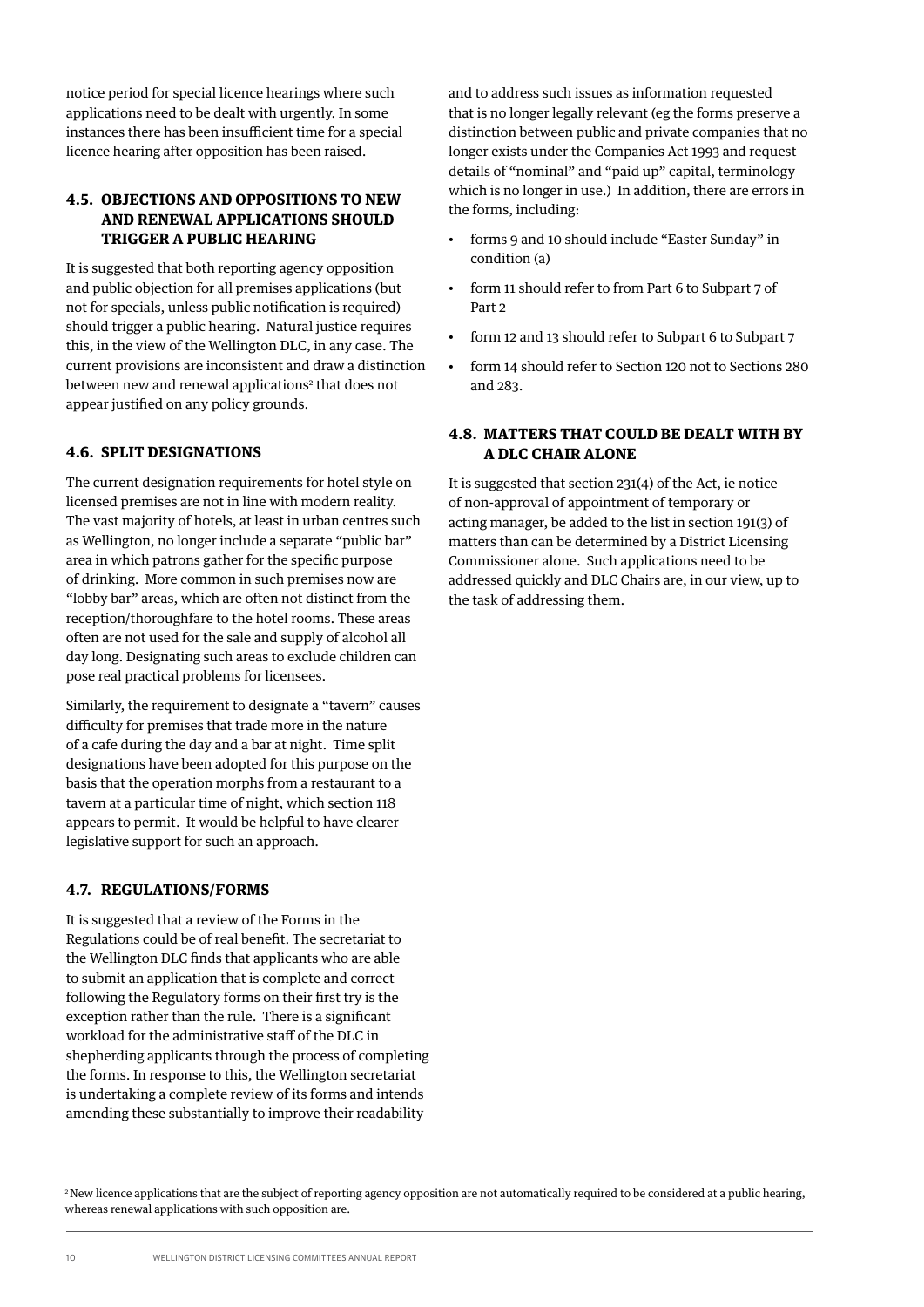# Other matters<br>
and the matters<br>
and the matters<br>
and the matters<br>
and the matters<br>
and the matters<br>
and the matters<br>
and the matters<br>
and the matters<br>
and the matter<br>
in the matter<br>
in the matter<br>
in the matter<br>
in the mat

The DLCs and the Wellington City Council would welcome further coordinated, centralised promotion of best practice in the operation of the new Act and its Regulations and would like to see this made available to the alcohol sector nationwide. The Health Promotion Agency has undertaken some exemplary work in this regard.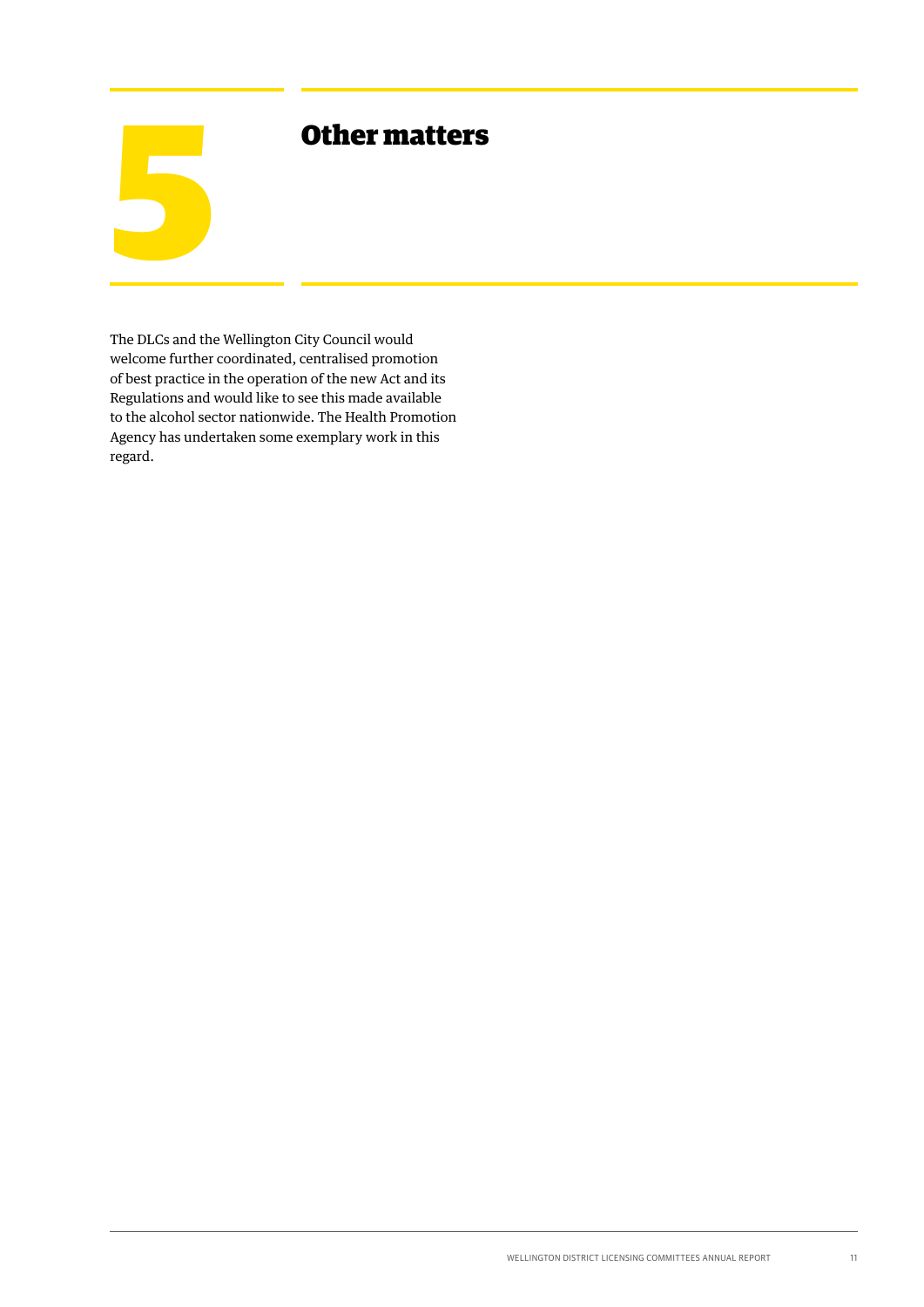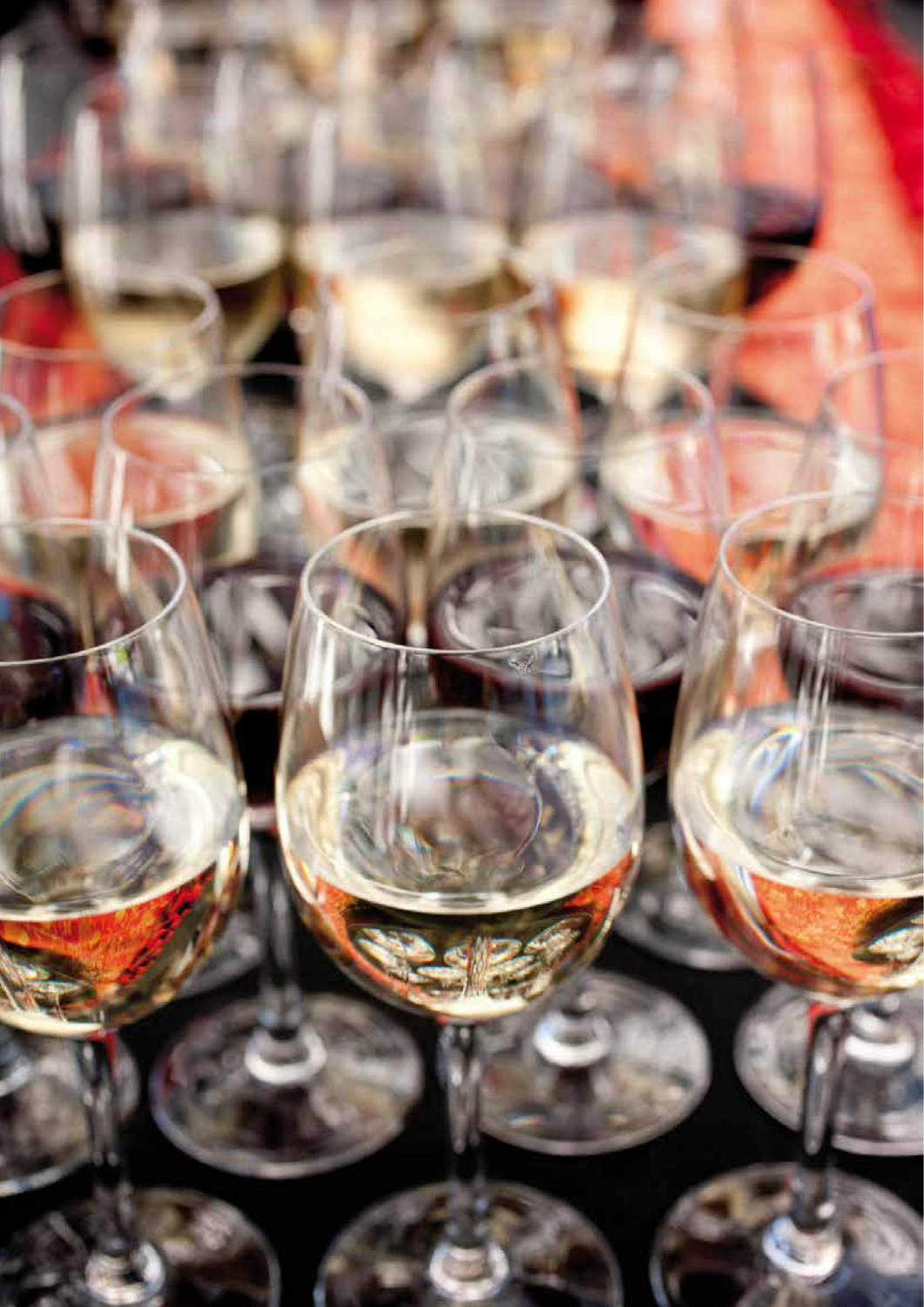# Statistics<br>
Contractor Contractor

#### **During the reporting period, the Wellington DLCs accepted 1892 applications, which is 82 less than were received by the DLA and DLC in the previous financial year.**

Below is a table showing a comparison of previous years. Please note that these figures include renewal and endorsed licence applications.

| <b>Number of applications received</b> |           |           |           |           |
|----------------------------------------|-----------|-----------|-----------|-----------|
| <b>Application type</b>                | 2011-2012 | 2012-2013 | 2013-2014 | 2014-2015 |
| On-licences                            | 231       | 215       | 197       | 252       |
| Off-licences                           | 70        | 65        | 52        | 61        |
| Club licences                          | 26        | 31        | 9         | 17        |
| Temporary authority                    | 62        | 55        | 81        | 88        |
| Manager's certificates                 | 1267      | 1376      | 1281      | 1178      |
| Special licences                       | 426       | 374       | 354       | 296       |
| <b>TOTAL</b>                           | 2082      | 2116      | 1974      | 1892      |

Licence fees during the period 1 July 2014 to 30 June 2015 compared with previous years are as follows.

| Annual fees for alcohol licences (GST inclusive)            | 2011-2012 | 2012-2013 | 2013-2014 | 2014-2015 |
|-------------------------------------------------------------|-----------|-----------|-----------|-----------|
| Fees paid to the Alcohol Regulatory and Licensing Authority | \$67.178  | \$67.701  | \$63.280  | \$76.803  |

The liquor licences in force during the period 1 July 2014 to 30 June 2015 are shown in the table below, with a comparison from previous years.

| Licences in force | 2011-2012 | 2012-2013 | 2013-2014 | 2014-2015 |
|-------------------|-----------|-----------|-----------|-----------|
| On-licence        | 497       | 506       | 491       | 486       |
| Off-licence       | 153       | 156       | 149       | 142       |
| Club licence      | 70        | 68        | 65        | 60        |
| <b>Total</b>      | 720       | 728       | 705       | 688       |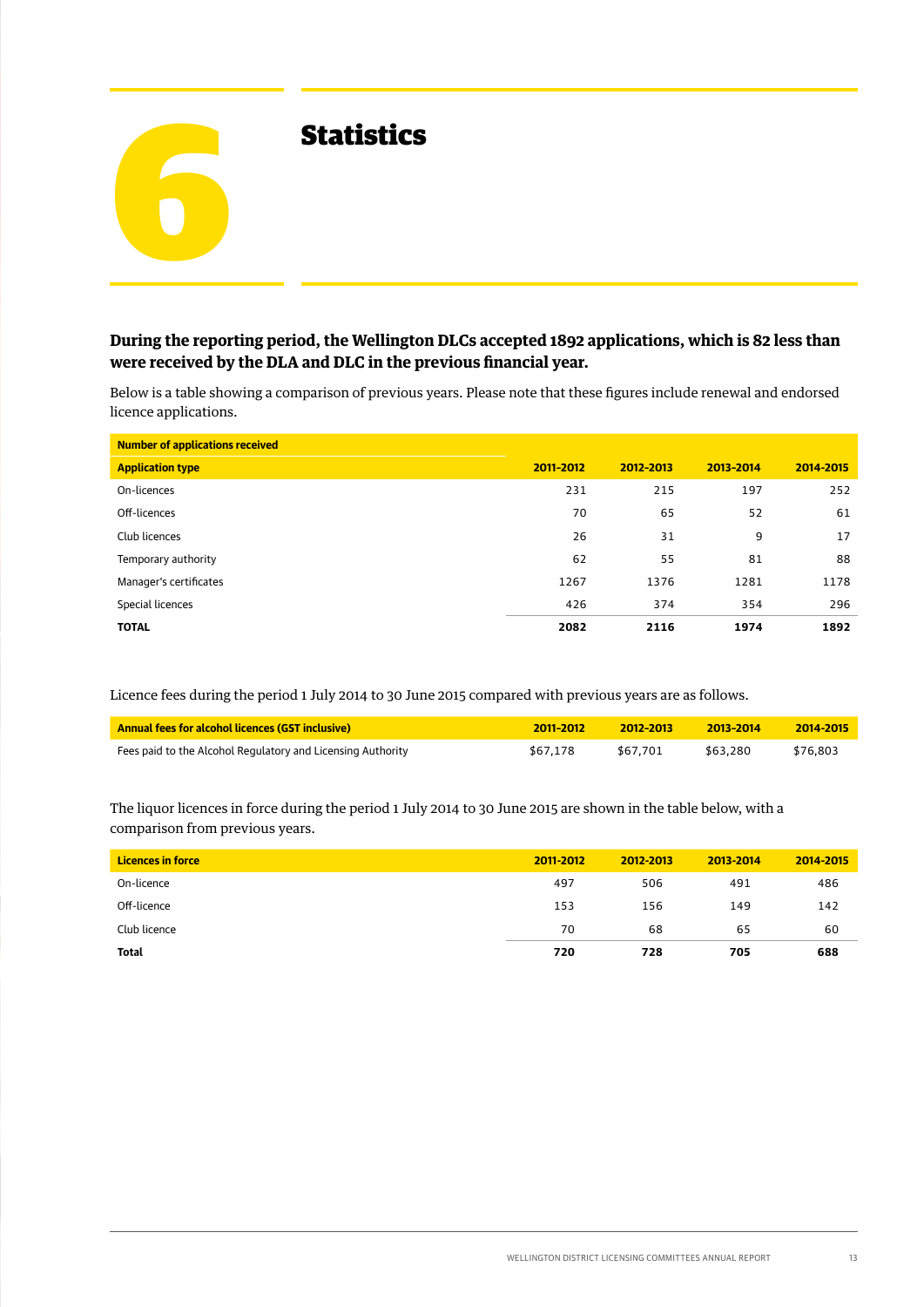### A. Annual Report

### DLC annual return 18 December 2013 to 30 June 2014

**TERRITORIAL AUTHORITY: Wellington City Council TA 49 ANNUAL RETURN FOR YEAR ENDING:30 June 2015**

#### **ON-LICENCE, OFF-LICENCE AND CLUB LICENCE APPLICATIONS RECEIVED:**

| <b>Application type</b>                | <b>Number received</b><br>in fee category:<br><b>Very Low</b> | <b>Number received</b><br>in fee category:<br>Low | <b>Number received</b><br>in fee category:<br><b>Medium</b> | <b>Number received</b><br>in fee category:<br><b>High</b> | <b>Number received</b><br>in fee category:<br><b>Very High</b> |
|----------------------------------------|---------------------------------------------------------------|---------------------------------------------------|-------------------------------------------------------------|-----------------------------------------------------------|----------------------------------------------------------------|
| On-licence new                         |                                                               | 24                                                | 36                                                          | 17                                                        | 0                                                              |
| On-licence variation                   | O                                                             | $\overline{2}$                                    |                                                             | 13                                                        | $\Omega$                                                       |
| On-licence renewal                     | 4                                                             | 51                                                | 66                                                          | 27                                                        | 3                                                              |
| Off-licence new                        | 0                                                             |                                                   | 11                                                          | 6                                                         | $\Omega$                                                       |
| Off-licence variation                  | $\Omega$                                                      | O                                                 | 0                                                           | 0                                                         |                                                                |
| Off-licence renewal                    |                                                               | 9                                                 | 20                                                          | 12                                                        | $\Omega$                                                       |
| Club licence new                       |                                                               | O                                                 | 0                                                           | 0                                                         | $\Omega$                                                       |
| Club licence variation                 | 0                                                             | 0                                                 | 0                                                           | 0                                                         | 0                                                              |
| Club licence renewal                   | 9                                                             |                                                   | 0                                                           | 0                                                         | 0                                                              |
| <b>Total number</b>                    | 17                                                            | 94                                                | 140                                                         | 75                                                        | 4                                                              |
| "Total Fee paid to ARLA<br>(GST incl)" | \$293.25                                                      | \$3,243.00                                        | \$7,245.00                                                  | \$6,468.75                                                | \$690.00                                                       |

#### **ANNUAL FEES FOR EXISTING LICENCES RECEIVED**

| <b>Licence Type</b>                         | <b>Number received</b><br>in fee category:<br><b>Very Low</b> | <b>Number received</b><br>in fee category:<br>Low | <b>Number received</b><br>in fee category:<br><b>Medium</b> | <b>Number received</b><br>in fee category:<br><b>High</b> | <b>Number received</b><br>in fee category:<br><b>Very High</b> |
|---------------------------------------------|---------------------------------------------------------------|---------------------------------------------------|-------------------------------------------------------------|-----------------------------------------------------------|----------------------------------------------------------------|
| On-licence                                  | 11                                                            | 100                                               | 133                                                         | 73                                                        |                                                                |
| Off-licence                                 |                                                               | 24                                                | 47                                                          | 33                                                        |                                                                |
| Club licence                                | 33                                                            | 23                                                | 0                                                           | 0                                                         | $\Omega$                                                       |
| <b>Total number</b>                         | 45                                                            | 147                                               | 180                                                         | 106                                                       | 4                                                              |
| <b>Total Fee paid to ARLA</b><br>(GST incl) | \$776.25                                                      | \$5,071.50                                        | \$9,315.00                                                  | \$9,142.50                                                | \$690.00                                                       |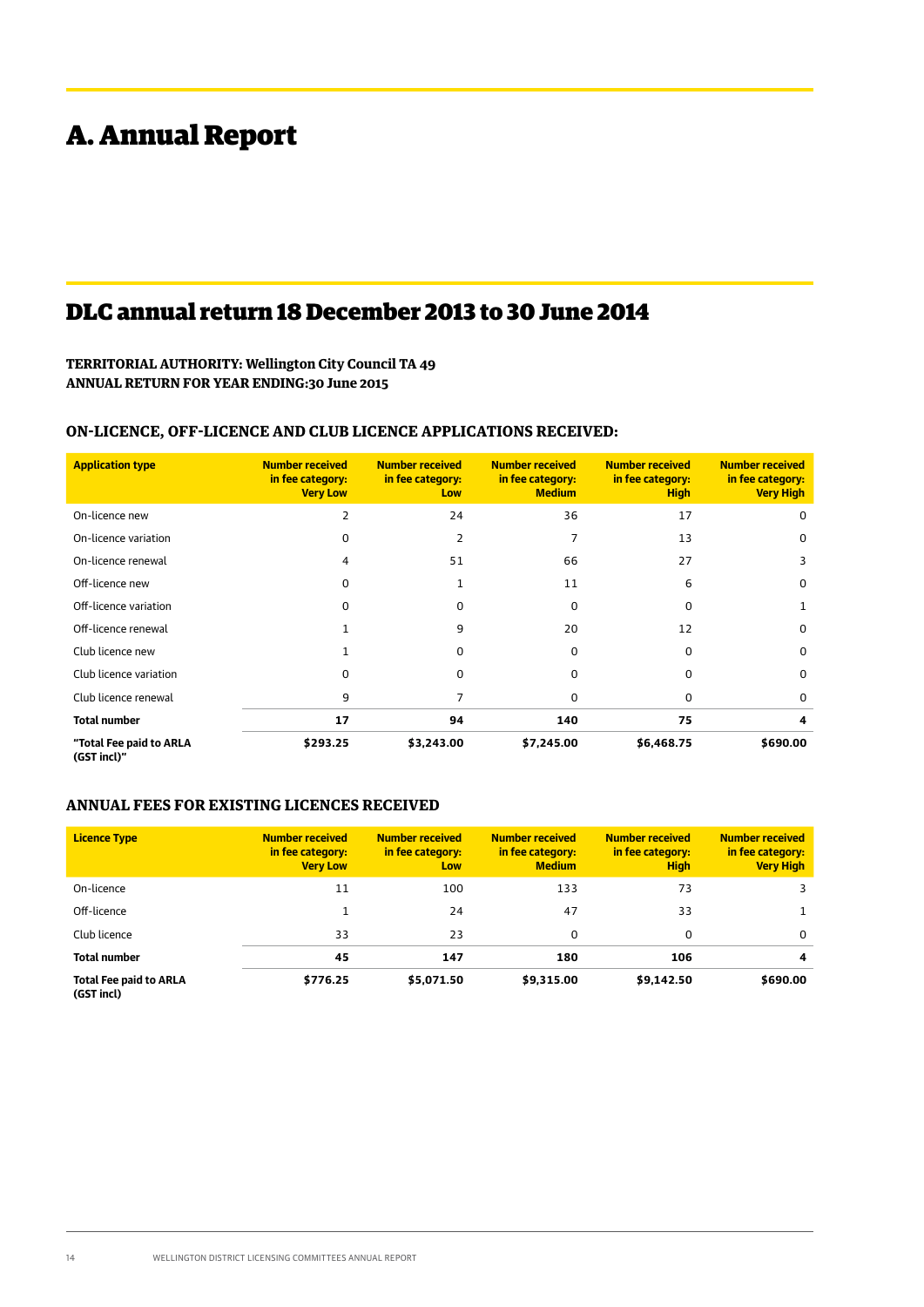#### **MANAGER'S CERTIFICATE APPLICATIONS RECEIVED**

|                                             | <b>Number received</b> |
|---------------------------------------------|------------------------|
| Manager's certificate new                   | 642                    |
| Manager's certificate renewal               | 536                    |
| Total number                                | 1178                   |
| <b>Total Fee paid to ARLA</b><br>(GST incl) | \$33,867.50            |

#### **SPECIAL LICENCE APPLICATIONS RECEIVED:**

|                 | <b>Number received in</b> | Number received in       | <b>Number received in</b> |
|-----------------|---------------------------|--------------------------|---------------------------|
|                 | category: Class 1         | <b>category: Class 2</b> | category: Class 3         |
| Special licence | 34                        | 190                      | 89                        |

#### **TEMPORARY AUTHORITY APPLICATIONS RECEIVED:**

|                     | <b>Number received</b> |
|---------------------|------------------------|
| Temporary authority |                        |

#### **PERMANENT CLUB CHARTER PAYMENTS RECEIVED:**

|                                 | Number received |
|---------------------------------|-----------------|
| Permanent club charter payments |                 |

#### **TOTAL PAYABLE TO ARLA FOR PERIOD (GST INCL):**

|              | <b>Total</b> |
|--------------|--------------|
| <b>Total</b> | \$76,802.75  |

*Julie Sleep Secretary District Licensing Committee Wellington City Council*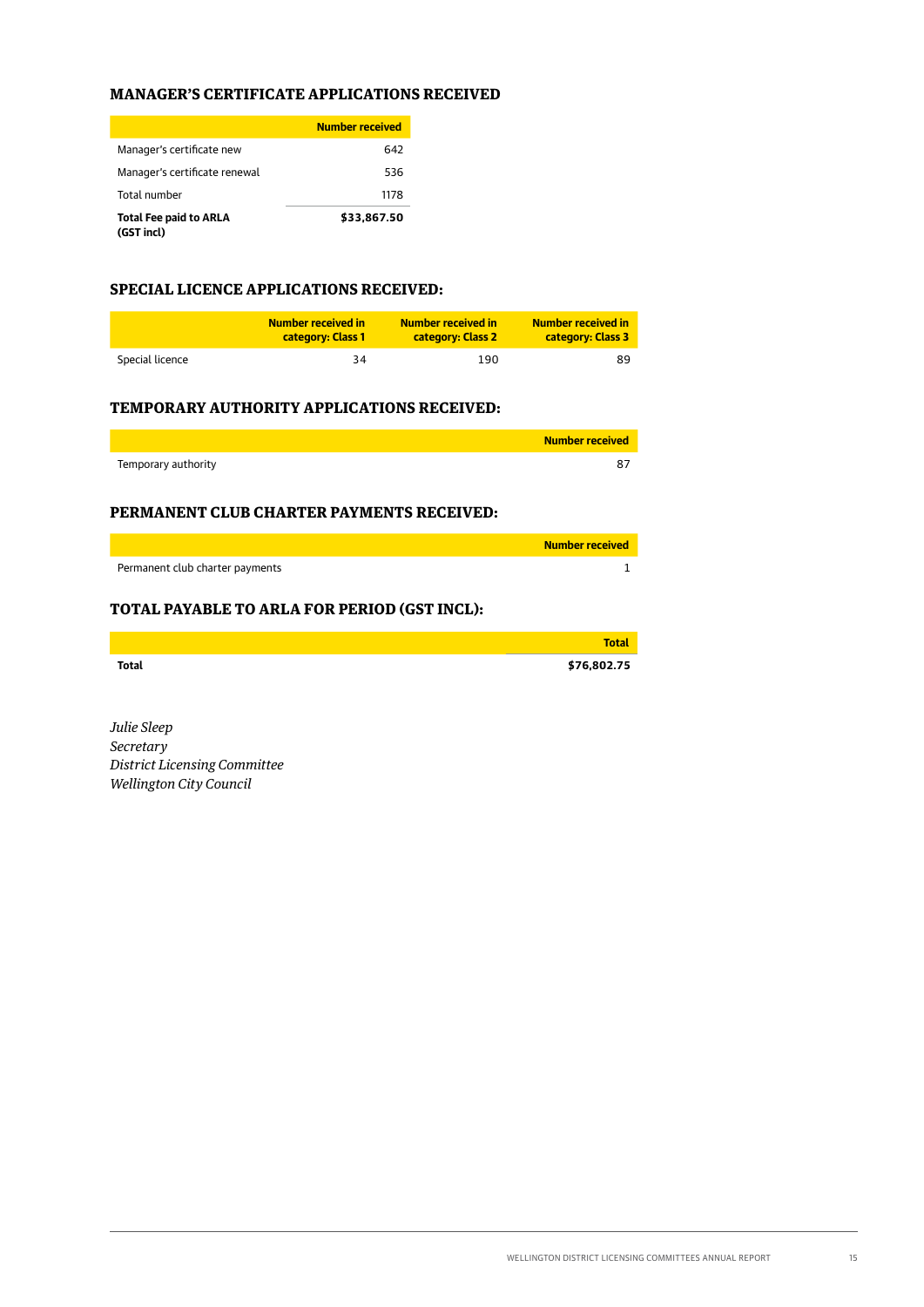#### **LICENCES IN FORCE:**

|              | 30/06/14 | 30/06/15 |
|--------------|----------|----------|
| On-licence   | 497      | 486      |
| Off-licence  | 149      | 142      |
| Club Licence | 65       | 60       |
| <b>Total</b> | 705      | 688      |

#### **APPLICATIONS RECEIVED AND ISSUED**

| <b>Applications received and issued</b><br>1 July 2014 to 30 June 2015 | <b>Received</b> | <b>Determined/Issued</b> |
|------------------------------------------------------------------------|-----------------|--------------------------|
| On (new)                                                               | 78              | 74                       |
| On Renewal/variation                                                   | 173             | 188                      |
| Off (new)                                                              | 18              | 12                       |
| Off Renewal/variation                                                  | 43              | 45                       |
| Club (new)                                                             | $\mathbf{1}$    | 2                        |
| Club renewal/variation                                                 | 16              | 11                       |
| New Manager's Certificates<br>received                                 | 642             | 671                      |
| Manager renewals received                                              | 536             | 581                      |
| Special                                                                | 296             | 268                      |
| <b>Temporary Authority</b>                                             | 88              | 83                       |
| <b>Total</b>                                                           | 1892            | 1935                     |

|                                        | <b>Received</b><br>2014/15 | <b>Received</b><br>2013/14 | <b>Issued</b><br>2014/15 | <b>Issued</b><br>2013/14 |
|----------------------------------------|----------------------------|----------------------------|--------------------------|--------------------------|
| On (new)                               | 79                         | 64                         | 74                       | 67                       |
| On Renewal/variation                   | 173                        | 133                        | 188                      | 126                      |
| Off (new)                              | 18                         | 5                          | 12                       | 10                       |
| Off Renewal/variation                  | 43                         | 47                         | 45                       | 39                       |
| Club (new)                             | 1                          | 1                          | $\overline{2}$           | $\mathbf{1}$             |
| Club renewal/variation                 | 16                         | 8                          | 11                       | 9                        |
| New Manager's Certificates<br>received | 642                        | 623                        | 671                      | 547                      |
| Manager renewals received              | 536                        | 658                        | 581                      | 633                      |
| Special                                | 296                        | 354                        | 268                      | 330                      |
| <b>Temporary Authority</b>             | 88                         | 81                         | 83                       | 77                       |
| <b>Total</b>                           | 1892                       | 1974                       | 1935                     | 1839                     |